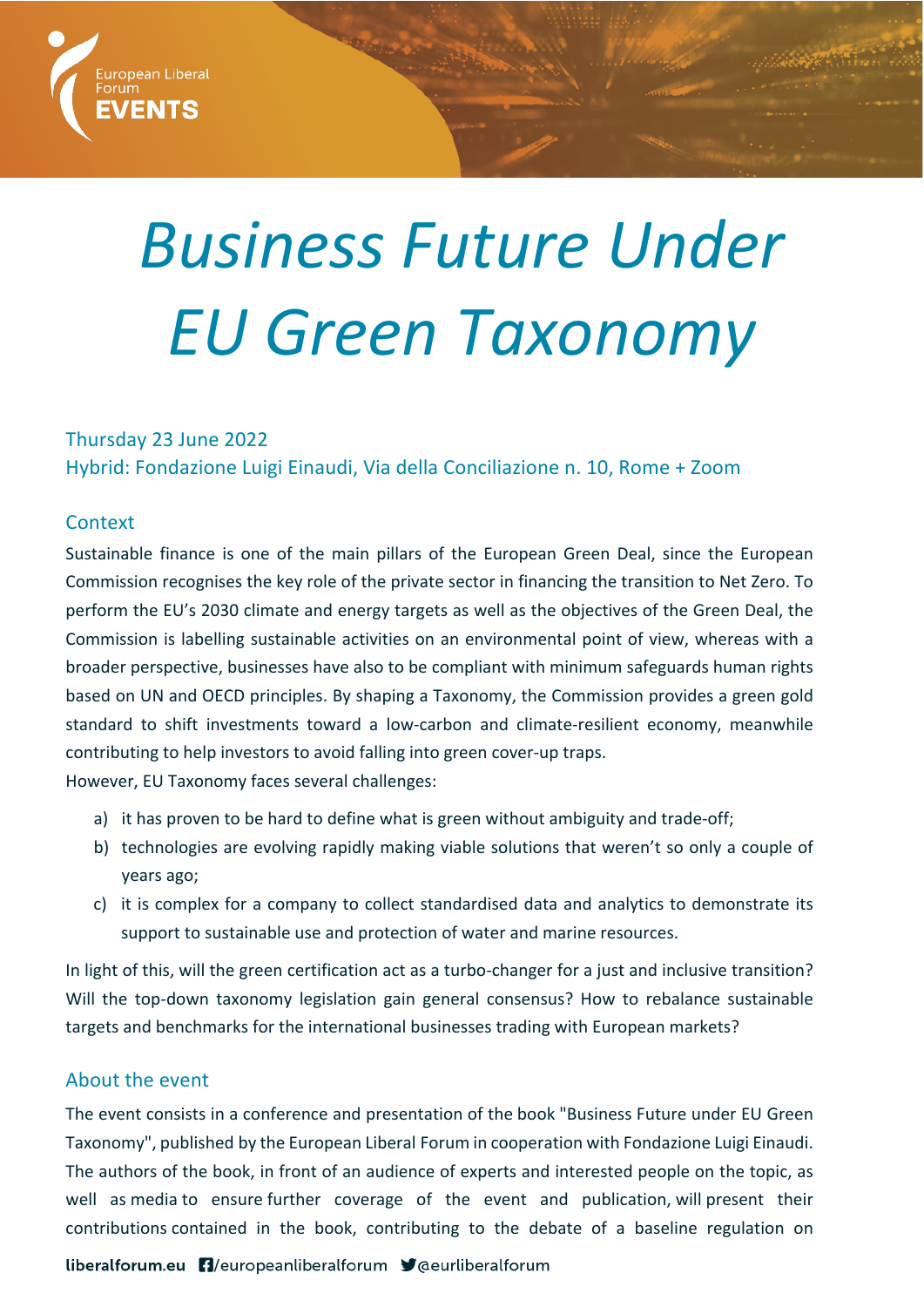sustainable finance and low-carbon activities, encouraging a reflection on any unintended consequence, raising a more comprehensive awareness among public and private businesses, and outlining recommendations for the implementation of EU Green Taxonomy. All this, with a focus on:

- a) its investments implications especially in high emitters and polluting activities like energy, steel, cement, construction and manufacturing;
- b) its capital costs effects;
- c) its human and social impacts;
- d) how it reflects on incentives policies (e.g., Just Transition Fund, Recovery and Resilience Fund) and possible distortive effects.

#### **Programme**

Wednesday, 22 June 2022.

**10:00 – 19:00** Participants arrive to the *Orazio Palace Hotel*, located in Via Orazio 21, 00193, Roma, Italy

**19:30 -** Meeting at the lobby for welcome and introduction Gian Marco Bovenzi, Fondazione Luigi Einaudi

**20:00** – Dinner (location TBD)

Thursday, 23 June.

**10:00** Introductory Remarks and presentation of the book. **Speaker:** Sarka Shoup, Author, Executive Director of the Institute for Politics and Society, and European Liberal Forum Board Member (*online*)

Conference Moderator Patrizia Feletig, Project Leader, Journalist

**10:20** Presentation of the Project "*Business Future under EU Green Taxonomy*" **Speakers:** Francesco Cappelletti, European Liberal Forum Research Officer and co-editor of the publication, and Andrea Pruiti Ciarello (Board Member of the Fondazione Luigi Einaudi)

**10:40** EU Taxonomy Regulation purpose, objective, and scope **Speaker:** Patrizia Feletig

**11:00** EU Green Taxonomy – A difficult but clever tool. Linking science with economics, management, and finance. **Speaker:** Sofia Santos, Sustainability economist

**11:20** The role of the Circular Economy in the ecological transition. **Speaker:** Andrea Sbandati, Environmental economist and consultant

**11:40** Coffee break